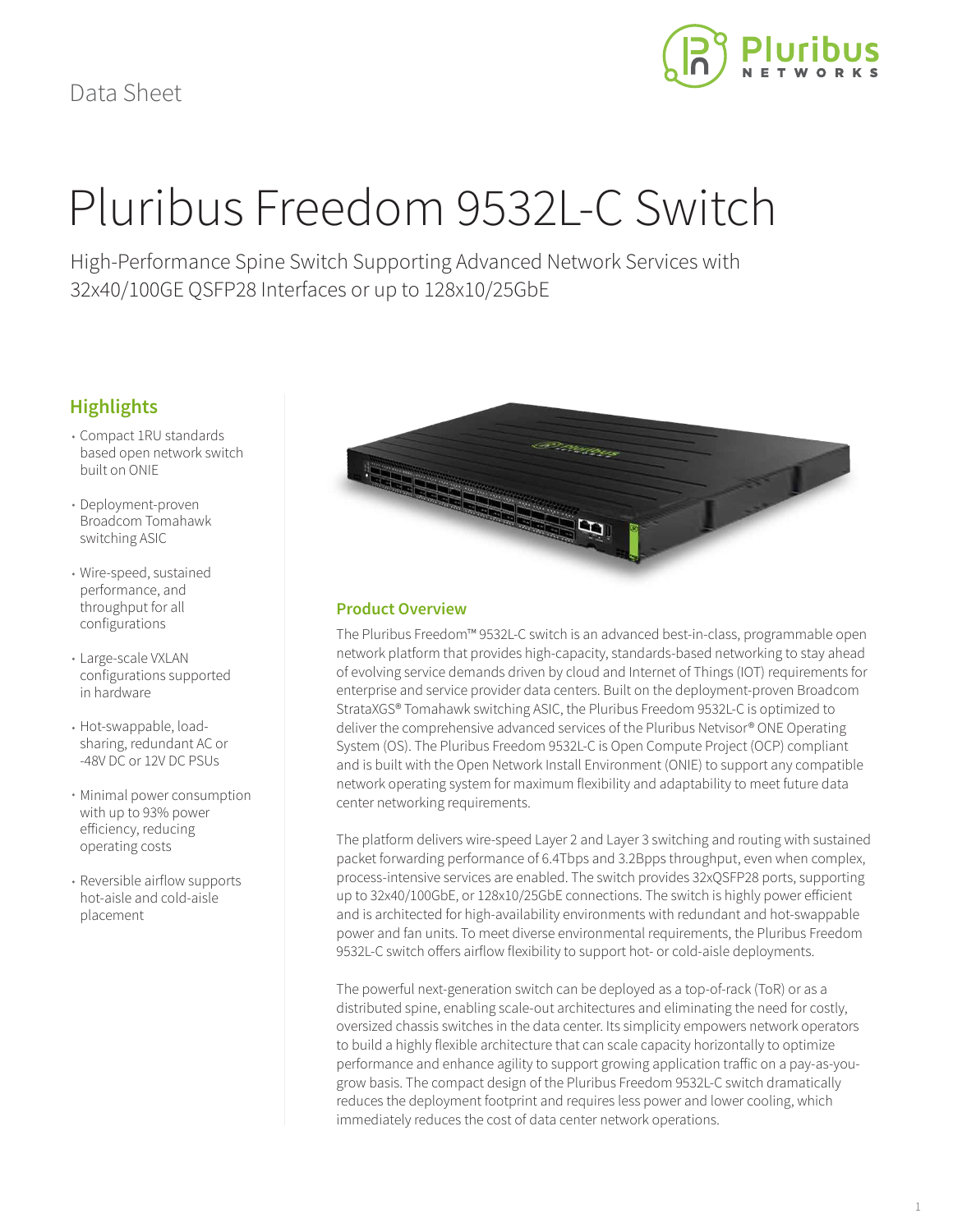

## **System Highlights**

- Wire-speed, full-duplex across all ports, Layer 2 and Layer 3 forwarding up to 6.4Tbps full duplex and 3.2Bpps
- Deploy as Top-of-Rack switch supporting 10 or 25GbE to servers, with 40 or 100GbE uplinks
- Deploy as spine switch supporting 40 or 100GbE ToR and spine interconnects
- 32xQSFP28 switch ports, each supporting 1x100GbE or 1x40GbE, or via breakout cables, 4x25GbE or 4x10GbE
- Broadcom Tomahawk switching ASIC
- Intel Atom C2538 quad-core 2.4GHz x86 processor
- 16MB integrated packet buffer
- VXLAN services supported in hardware at wire speed
- Intel Atom C2538 quad-core 2.4 GHz x86 processor
- All ports on front; PSUs and fans accessible from rear
- Hot-swappable, load-sharing, redundant AC or -48V DC or 12V DC PSUs
- 5+1 redundant, hot-swappable fan modules
- Configurable hot/cold aisle with port-to-power and power-to port airflow
- 1RU compact form factor mountable in either a standard 19" or 21" rack

## **Unified Cloud Fabric™**

The Unified Cloud Fabric (UCF) delivers the benefits of hyperscale agility, simplicity and availability to data centers, unified cloud networks and many other networking applications. The UCF unites networks across multiple dimensions: switches and servers, overlay and underlay networks, and distributed clouds. Powered by the Linux-based Netvisor® ONE operating system, the UCF solution features fabric-wide provisioning from any single switch in the fabric, resulting in massive service delivery speed-up and error reduction. This automation is achieved in a distributed, controller-less fashion, without the need for costly and complex software-defined networking appliances. The UCF solution offers a rich set of Layer 2 and Layer 3 overlay services to allow network architects and engineers to solve virtually any networking problem with agility in the overlay while maintaining a highly stable and scalable underlay. When deployed in servers with data processing units (DPUs), the fabric provides even finger-grained microsegmentation with distributed firewalls at the individual application level.

## **Netvisor ONE Operating System**

Enabling simple, plug-and-play deployments, the Pluribus Freedom 9372-T switch is delivered as an integrated, turnkey solution that is shipped pre-configured with the Pluribus Netvisor ONE OS installed on the Open Network Install Environment foundation. Pluribus Netvisor ONE is a virtualized network operating system (NOS) that provides a best-in-class Layer 2 and Layer 3 networking foundation and optionally licensed advanced network services such as VXLAN, the distributed Unified Cloud Fabric™ architecture and embedded network performance monitoring telemetry.

### *Netvisor ONE Licensing Options*

- **Netvisor ONE Enterprise Edition**  This license supports Layer 2 and Layer 3 switching and routing functionality with all standard networking protocols and high-availability features.
- **Netvisor ONE Fabric Edition**  This license supports VXLAN, telemetry, Unified Cloud Fabric and security and segmentation capabilities (not included with the switch).
- **vNET**  This license supports multi-tenant and network/ traffic segmentation requirements. Licensed one per switch. vNET Manager capabilities require Virtual Netvisor (vNV) to be deployed (not included with the switch).
- **VirtualWire+™**  This license includes the Fabric license and enables VirtualWire capabilities (not included with the switch).
- **VirtualWire™**  This license enables VirtualWire capabilities in standalone Layer 1 VirtualWire mode (not included with the switch).

## **Warranty**

The Pluribus Netvisor® ONE OS and Pluribus Freedom™ Open Networking Switches are backed by a 90-Day limited warranty and access to technical support. Pluribus FreedomCare™ extended support options provide for extended support coverage, which includes advanced product replacements, software updates and upgrades and access to 24x7 technical support. Contact Pluribus Networks or a Pluribus Networks authorized reseller for details on advanced support options.